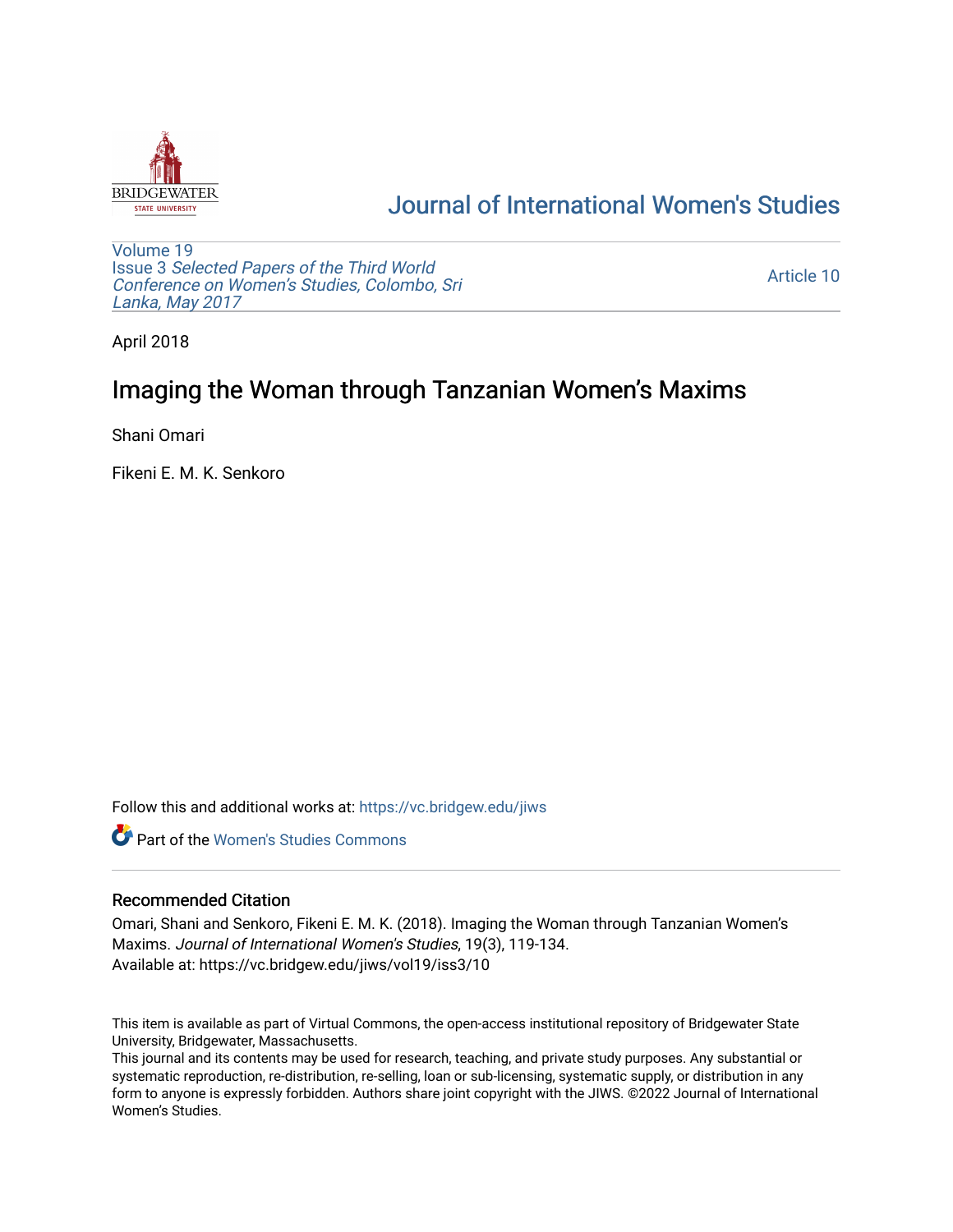#### Omari and Senkoro: Imaging the Woman through Tanzanian Women's Maxims

This journal and its contents may be used for research, teaching and private study purposes. Any substantial or systematic reproduction, re-distribution, re-selling, loan or sub-licensing, systematic supply or distribution in any form to anyone is expressly forbidden. ©2018 Journal of International Women's Studies.

#### **Imaging the Woman through Tanzanian Women's Maxims**

By Shani Omari<sup>1</sup> and Fikeni E. M. K. Senkoro<sup>2</sup>

#### **Abstract**

Women's maxims, as well as other forms of oral literature in Tanzania, are a popular genre. They are verbal arts that can be self-addressed or addressed to a fellow woman among womenfolk. This paper intends to examine the role of these maxims in imaging women in Tanzania. This study was prompted by the findings of previous studies regarding the portrayal of women in Kiswahili<sup>3</sup> literature where, generally, women are depicted as inferior beings compared to men, partly due to the fact that most authors are men. Hence, we found it imperative to investigate women's maxims that are created and uttered by women themselves. The study was also prompted by other studies worldwide on language and gender. The questions to be addressed in this paper are: What is generally portrayed in such maxims? Why do women create, use and perpetuate such maxims? How do women consider themselves in relation to men? The data of this study was collected in Dar es Salaam through interviews and observation techniques. This study is significant to literary critics, sociolinguists, gender practitioners, cultural theorists and researchers on women studies. The study revealed that women's maxims make much contribution to group identity formation, gender relations and culture. Through these maxims women marginalize their role, empower themselves, create gender constructs and gender differences and give themselves new outlook in the modern society.

*Keywords:* Swahili women's maxims, gender role and identity, Tanzania.

#### **Introduction**

Women's maxims have had prominence for quite a long time in Tanzania. However, no study has been done to analyze them in terms of their contribution to women's literature, group identity, gender relations and culture. This paper therefore intends to fill that research gap by examining how they portray women and the role they play to women themselves and the society

 $\overline{a}$ <sup>1</sup> Shani Omari is senior lecturer at the Institute of Kiswahili Studies, University of Dar es Salaam, Tanzania. Her research interests include popular culture, oral and written Kiswahili literature, and language and gender. Email: [shaniom@yahoo.co.uk](mailto:shaniom@yahoo.co.uk)

<sup>2</sup> Fikeni E. M. K. Senkoro is a visiting Professor at the Language Centre, University of Namibia. He holds a B.A. (Education), M.A (Kiswahili) and Ph.D. (Kiswahili) from the University of Dar es Salaam, and M.A. (Comparative Literature) from the University of Alberta, Canada. He is the former Coordinator, Centre for Literature and African Oral Traditions at the Institute of Kiswahili Studies; former Head of Kiswahili Department, and former Associate Dean for Research and Publications, Faculty of Arts and Social Sciences - all at the University of Dar es Salaam. He was also a two-term member of CODESRIA's Executive Committee. He has been guest scholar at various universities and a Visiting Professor at the Universities of Wisconsin-Madison, Boston, Harvard, Princeton and, presently, Namibia. He has published many articles and 11 books - most of them on Kiswahili and African literature and culture. His main areas of interest include theory of literature, comparative literature, children's literature, Kiswahili folktales, teaching Kiswahili as a foreign language, and language in education. E-mail: [fsenkoro@unam.na](mailto:fsenkoro@unam.na) & [fsenkoro2001@yahoo.com](mailto:fsenkoro2001@yahoo.com)

<sup>&</sup>lt;sup>3</sup> Kiswahili is a Bantu language widely spoken in East and Central Africa.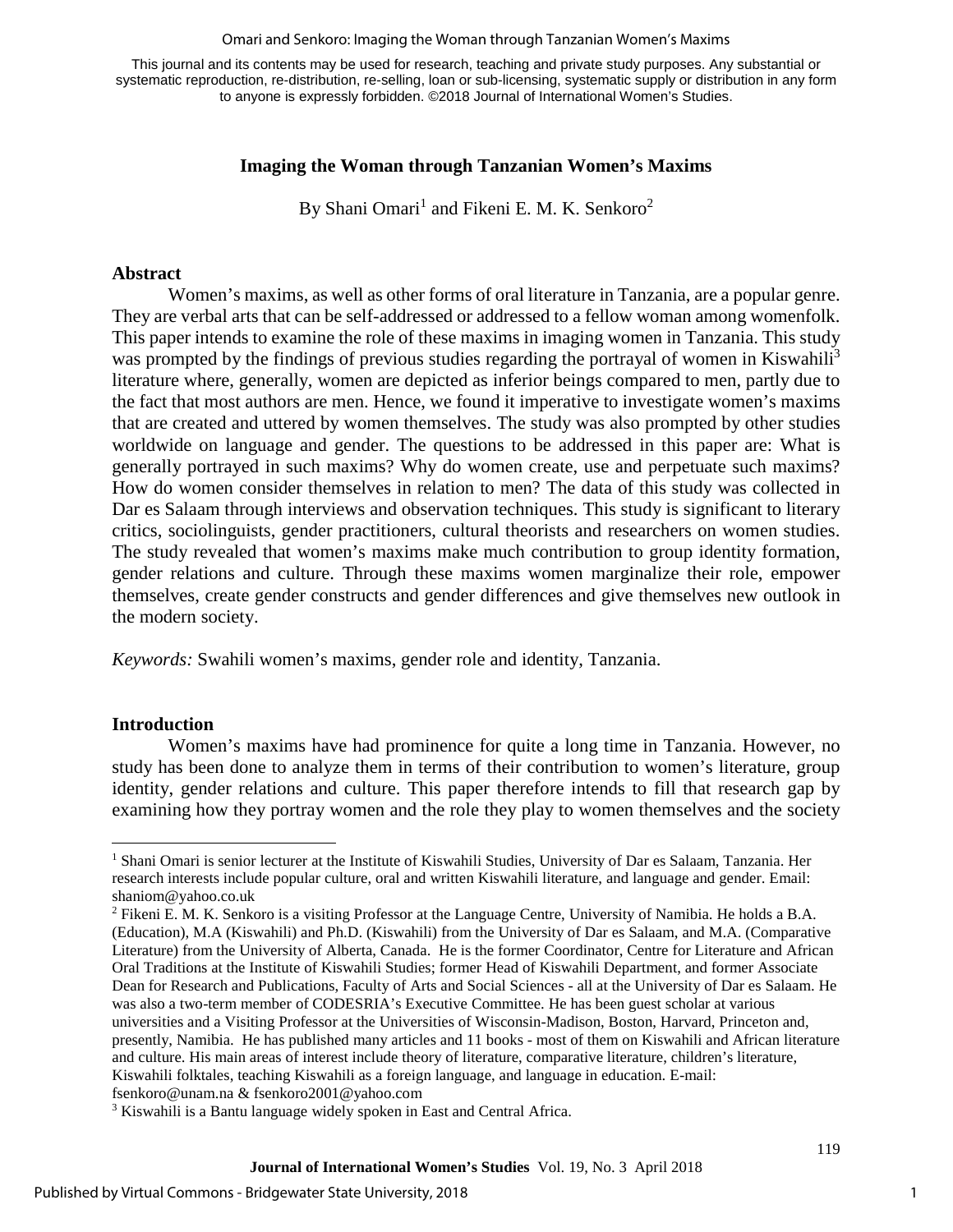at large. The topic of this paper was partly prompted by the findings of the previous studies regarding portrayal of women in Kiswahili literature. Several studies dealt with examining the portrayal of woman in Kiswahili literary genres (see Matteru, 1982; Senkoro, 1988; Mbughuni, 1982; Kayoka, 2000; Momanyi, 2001; Omari, 2008; Lyatuu, 2011; Mkomwa, 2014) found that to a larger extent a woman is depicted as an inferior being compared to a man. For instance, Mbughuni (1982:15) concludes that one of the reasons for negative portrayal of woman in literary works is due to the fact that "most authors are men; therefore women receive very little character development." The paper is also motivated by works of other scholars worldwide on women's language, language and gender, gender differences in language use, and women's talks in different settings (see Lakoff, 1975; Basow, 1992; Rakow, 1992; Coates, 1996; Talbot, 1998; 2003; Holmes, 2000; Weatherall, 2002; Cameron, 2003; Holmes & Marra, 2004 to mention just a few). My paper does not intend to investigate gender differences in speech styles or language use but to highlight women's self-depiction and imaging in their maxims as well as depiction of the other gender. The questions addressed in this paper are: What is generally portrayed in such maxims? Why do women create, use and perpetuate such maxims? How do women consider themselves in relation to men?

The data presented is based on fieldwork in Dar es Salaam between 2009 and 2015, one of the coastal regions in Tanzania. The data collection methods combine observation, questionnaires and interviews. Being part of this society it was easier for researcher to collect as many maxims as possible through participant observation in wedding ceremonies, kitchen parties, *ngoma* (traditional dances) and female initiation ceremonies. Sometimes, as a woman, she involved herself in these communicative acts. With regard to questionnaires, the study involved 30 respondents, 5 from each district of Dar es Salaam, namely Kinondoni, Temeke and Ilala. Respondents were both males and females ranged from 18 to 70 years irrespective of their socioeconomic status. This includes students, (self) employed, retirees, house wives and jobless. They were given open-ended written questionnaires to list women's maxims, contexts of their performance and roles. In addition, interviews with a total of 15 women and men were also conducted about which maxims are usually uttered by women and their roles to women and society. The participants were randomly chosen in the same three districts. All responses were compiled and analyzed qualitatively to identify the recurrent and new maxims, the meaning, purposes and contexts and significance. This paper is divided into five sections: introduction, definition of maxims and their contexts, imaging of woman in maxims, the role of maxims and conclusion.

#### **Defining Women's Maxims and General Contexts of their Performance**

Women's maxims are verbal art expressions mostly self-addressed or addressed to a fellow woman among womenfolk. Depending on the occasion, their occurrences may also involve the presence of men. It is important to note that maxim and proverb seem somewhat similar as they are both concise statements which use various artistic features such as similes, allusion, metaphors and metonyms. However, while generally "proverb is conservative, authoritative, has anonymous origin, presents truth, associated with established wisdom and have poetic mode of expression" (Schipper, 2006:22-26, Finnegan, 2012:380-385), women's maxims lack most of these characteristics. Most of them<sup>4</sup> are straightforward, formed mainly by two words (noun + noun or noun + verb). Apart from a few figurative languages they can also use slang or street language.

 $\overline{a}$ <sup>4</sup> We have appended all maxims, which are usually in Kiswahili, with their English translation at the end of this paper.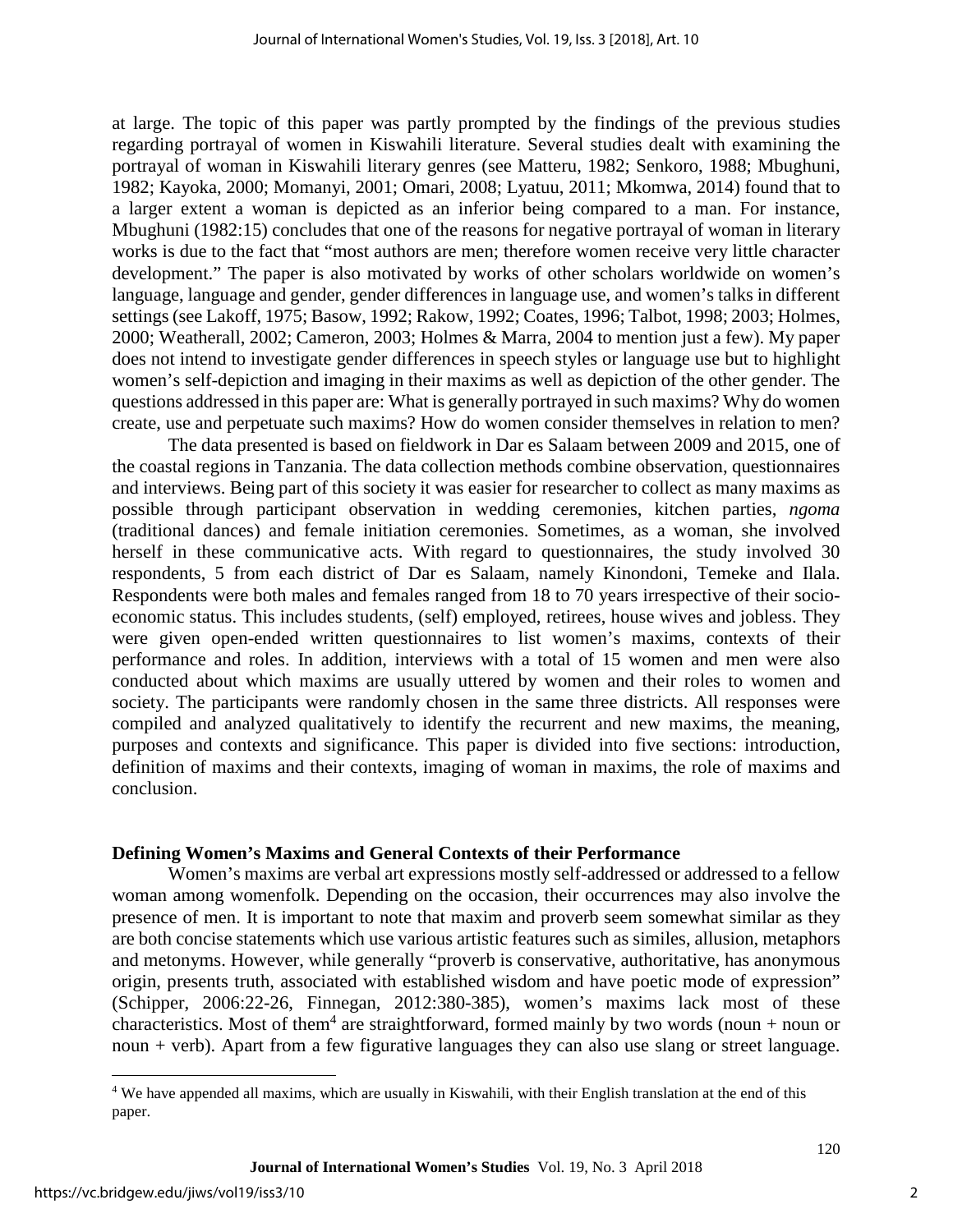While "proverbs should be accepted by the community as a whole" (Finnegan, 2012:404) women's maxims are a popular verbal genre among the Swahili women in Tanzania. Women are the main creators and users of these maxims.

They mainly occur in celebratory contexts such as weddings, kitchen parties, *taarab* music, send offs and female dances where groups of women or people are involved. They can be heard at beauty salons when one styling hair, at homes when discharging house chores or when discussing about what to wear or how to appear in a certain occasion. They also occur at formal settings such as conferences and other such places, if need be. When uttered, they can be accompanied by a laughter or laugh at unison to appreciate the maxim. To make what is said meaningful and to capture the attention of the viewers, usually the maxim is accompanied with bodily expressions, an activity, action or visual image of what is referred to. For example, if they are talking about hair, one has to be in the process of braiding her hair or ready well plaited. If they are talking about henna, one has to be in the action of painting henna or already painted. Hence, to perform and understand women's maxims they have to be interpreted in their actual context. That is, maxim performance, as for other "oral literary genres such as proverbs, has to be tied up to a certain context" (see Parker, 1974; Eastman, 1984; Mulokozi, 1996; Schipper, 2006; Finnegan, 2012). Both maxims and proverbs are contextual but proverbs seem drawn from established repertoire and laden with philosophical meaning representing a wider society while women's maxims emerge daily prompted by the one's appearance, activity performed or event; are not philosophical and mainly carry women's attitudes and perceptions. Generally, these maxims are typically associated with and spoken by women, however in rare cases a man can also make reference to them. Although, as Gower et al. (1996:255) note "Swahili women cannot be seen as a homogeneous group in terms of class, religion, ethnicity, and geography", it is interesting to note that, depending on the context, these maxims may be used by any Tanzanian woman regardless of her ethnic background, educational level, social stratum and political or economic positions. Though, the extent in which they use them and which maxims they prefer may differ.

#### **Women's Maxims and Imaging Women**

Women's maxims are quite diverse in terms of their focus. These include smartness, procreation, beauty, marriage, hardworking, house chores and sexuality. References are also made to politics, business, economy, education, environment, African philosophy, tradition and culture. The analysis is divided into two sections: the first section discusses maxims that are referring to women, and the second deals with those referring to men. In every set of maxims I provide some contexts in which are used and also acknowledge that their contexts are so broad.

#### *Maxims Referring to Women*

Most women's maxims concern women's physical appearance and beauty such as cosmetics, outfit and physique. With regard to cosmetics, women's maxims emphasize that a woman has to apply local skin lightening crème (*mwanamke mkorogo*), a face powder (*mwanamke poda*), eyeliner (*mwanamke wanja*), fragrant perfumes or incense (*mwanamke pafyumu au udi*), henna (*mwanamke hina*) and so forth. The maxims of such type can be uttered by women at the beauty salon or at home when applying those items. Their maxims also underline that a woman should have soft face, visits beauty and hair salon to braid, weave, extend or curl her hair. Generally, the maxims emphasize on being attractive by using body ornaments, decoration and cosmetics. For instance, henna which is painted in many occasions in Islamic, Hindu and Jewish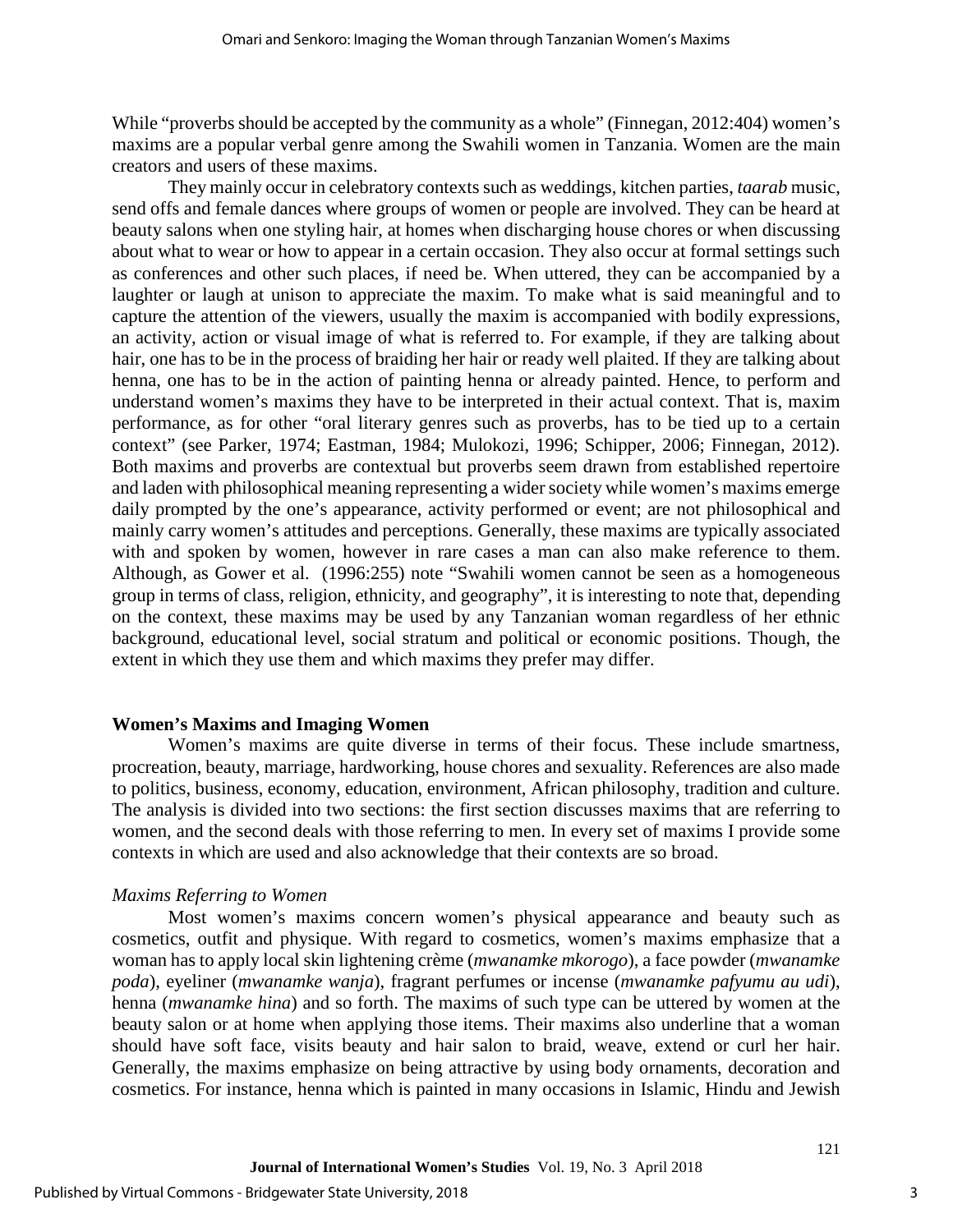cultural traditions is also common among the Swahili women in East Africa. It is used on hair and skin for body adornment, beautification and enhance the image of the female in weddings or other occasions. It is important to quote Fiske who argues that the body is not kind of natural biological entity, but a socially constructed artifact (Fiske, 1992:161-162 in Freccero, 1999:19). Their maxims emphasize on this fact and their group identity as women.

Likewise, *mkorogo* (locally made bleach for skin lightening), which is usually used by some Tanzanian women, is widely mentioned in their maxims. "Despite its adverse effects such as skin cancer, women growing moustaches, skin burnt and kidney failure the use of bleaching creams among African women became common. Those who cannot afford to buy expensive creams and pills, resort to *mkorogo*; a mixture of creams, soaps, and *Jik*. There is a notion that most African men prefer pale skinned women and shun away from women with darker skins" (Rugina, 2013). Although this may provoke mixed reactions among men but, to some extent, there is a bit of reality<sup>5</sup> because "what people do is motivated by what they believe, and what they believe springs from what they do and experience" (Mbiti, 2011:4). Adorers of this habit have an outlook that one is becoming not only beautiful but also attractive. The value of a longstanding wise saying that 'Black is beautiful' is now declining. For some, *mkorogo* is taken as a representation of the modernity and beauty. As Memel-Fotê (1967 cited in van Damme 2002 emphasis is mine) suggests that "verbal arts are useful in learning about the African views on *modern* beauty in *contemporary*  African cultures".

The second part of body beauty and appearance is on outfit worn by a woman. Their maxims mention varied garments, these include wearing fashionable outfit, minis, *kitenge* (a piece of fabric usually wrapped by women), head scarf (*kilemba*), shoes and so forth. As said earlier these maxims depend on the event, what is fashionable at that particular period of time and what the addressee who is praised wearing. Generally, women's maxims on outfit are uttered when a woman is wearing a respective outfit in a given occasion. However, *mwanamke kimini* (woman is to be in minis $<sup>6</sup>$ ) is widely heard in these maxims as younger women prefer them.</sup>

The third part of woman beauty according to their maxims is on body type. Their maxims mention that woman has to have big attractive bottom (*mwanamke matako*), woman is attractive when she has dimples (*mwanamke dimpo*) and a diastema (*mwanamke mwanya*). She is also supposed to have good sexy eyes (*mwanamke jicho*), nice hair (*mwanamke nywele*), shapely legs (*mwanamke mguu*) and attractive body shape (*mwanamke shepu*). In general, with regard to physique, their maxims celebrate the beauty of their body parts and appreciate woman who has those attributes, as she is considered beautiful and attractive. These maxims can be spoken by a woman when sees her fellow woman possessing those physical traits. They are used as flattering remarks. They can also be spoken by men for instance a master of ceremony at a wedding when praising a bride.

According to my informants, a woman in these maxims sees herself through the eyes, feelings, desires, and wishes of others (especially the opposite sex). It looks like she advertises herself and persuades a man to look for those traits when seducing a woman. Even if beauty is on the eyes of beholder, these maxims imply that this is what women perceive "men to look for in romantic partners" (de Casanova, 2004:290). One would have expected that these maxims would be spoken by men. On the contrary, it is women who speak and perpetuate them in various gatherings and contexts. Even the woman with pill-enlarged bottom is also praised "woman is

 $\overline{a}$ <sup>5</sup> Some informants indicated that in some societies in Tanzania a pale skinned girl is highly valued and her bride price may be high compared with the darker skinned one.<br><sup>6</sup> The minis are highly favored by young women compared to old ones.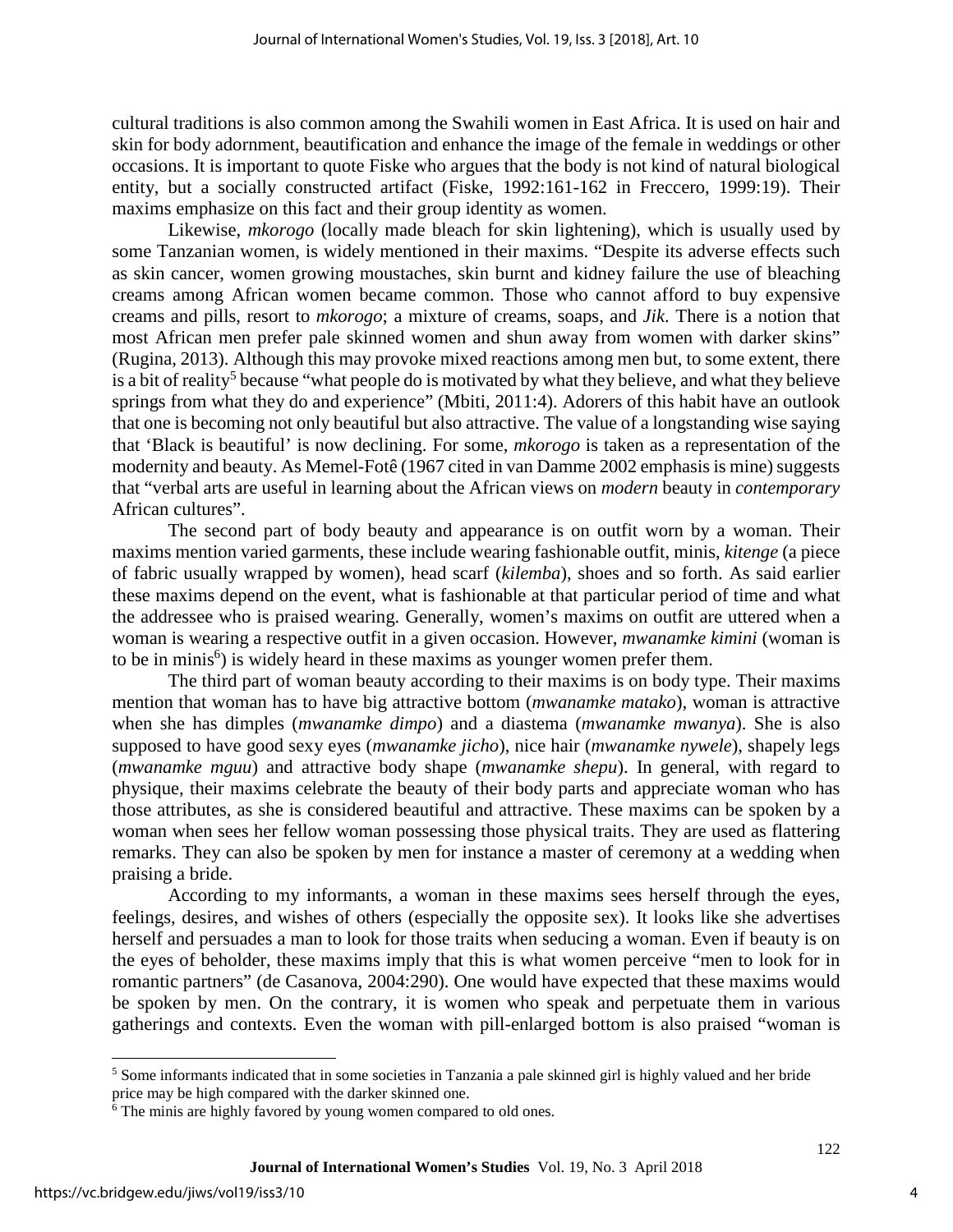buttock". Women seem to depict themselves as "helpless victims who only have their bodies to rely on" (Seethaler, 2013:126). In other words, I can say that, they "draw the attention of men toward the physical appearance of women" (Beck, 2005:155). Maxims concerning women's beauty and physical appearance may mean to appreciate, show off, encourage or even ridicule. For instance, if a woman is wearing a mini dress exposing her not shapely legs which are also 'burnt' by *mkorogo* (locally made crème), the maxims *mwanamke kimini* (woman is to be in minis) or *mwanamke mguu* (woman has to have shapely legs) intend to mock the recipient and might suggest her to change her clothing style or stop *mkorogo* application.

Other maxims refer to the issues pertaining to sexuality and sensuality. They hint on how woman should be in relation to sexual affairs. The maxims collected insist that a woman's beauty and attractiveness lie in her waist (*mwanamke nyonga*), woman should turn her waist like a fan (*mwanamke feni*) and should wear waist beads (*mwanamke chachandu*). These maxims reveal that "bodies are sexually marked, and they are gendered too" (Freccero, 1999:60). For an outsider, it is not easy to quickly interpret them as they use hidden language, allusion and are culturally bound. In fact waist beads for women, in Swahili culture in many parts of East Africa serve as an aesthetic item and for erotic practices to please their husbands or partners (Boswell, 2011; Reuster-Jahn, 2014). These maxims reflect the reality. *Kiuno* (waist) and *shanga* (beads) and *kukata kiuno* (to shake waist), focusing on sexuality, desire and sexual pleasure are also parts of the teachings in Swahili female initiation rites regarding their importance in marriage life (cf. Caplan, 1976; Eile, 1990; Larsen, 1990; 2005; Askew, 1999). Waist beads have played an important role in the formation of female gender identity among the Swahili women and some parts of Africa. For instance, among the Yorubas of Nigeria, Duru (2009) also explains that the usage of beads is multifold. The waist beads accentuate her femininity or beauty, and have the power to provoke desire or deep emotional response on the opposite sex.

These maxims can be spoken during weddings or dance performances where a woman, for example, dances wriggling her waist and or exposing her waist beads so that the audiences see them. They are also spoken by a woman who is selling waist beads and trying to lure customers, especially women.

In this paper, we argue that maxims that insist women should decorate their waists like a fan and should wear waist beads not only stress femininity and beauty but also, to some extent, situate a woman as a sexual and pleasurable object. Women's maxims, like many Kiswahili literary genres, generally depict a woman as a sex object and article for consumption (cf. Senkoro, 1988; Kayoka, 2000). Interestingly, woman participates in her self-creation and recognition of her role to her husband or partner. This is because, as El-Maawy (2011:70) notes "there is no woman who wants to be seen as unskilled at treating and pleasing her husband. The joy of women is to know that they are capable of attracting their husbands" or partners. Maxims on *shanga* also show the value of *shanga* in Swahili society. Kent (1990:121) notes that "imported goods such as beads are highly valued by the indigenous African (the Swahili) and which were received in exchange for slaves and ivory." They culturally set female roles and how to be a good woman in sexual affairs.

Another popular theme in women's maxims is a gossip. "Gossip is a type of conversation stereotypically associated with women" (Talbot, 2003:81; Hegland, 2005:211). Notable examples are the maxims: Gossip is for a woman to be charged publicly is a commendable deed (*mwanamke umbea kusutwa suna*) and to gossip is easy but a difficult part is to be charged publicly (*Umbea si kazi kazi kusutwa*). These maxims are mainly spoken when a woman revealing a secret of another woman to other women, or when one sees a woman is being jeered publicly. Hence, these maxims are used as a form of encouragement among the gossips or legitimization of one's gossip behavior.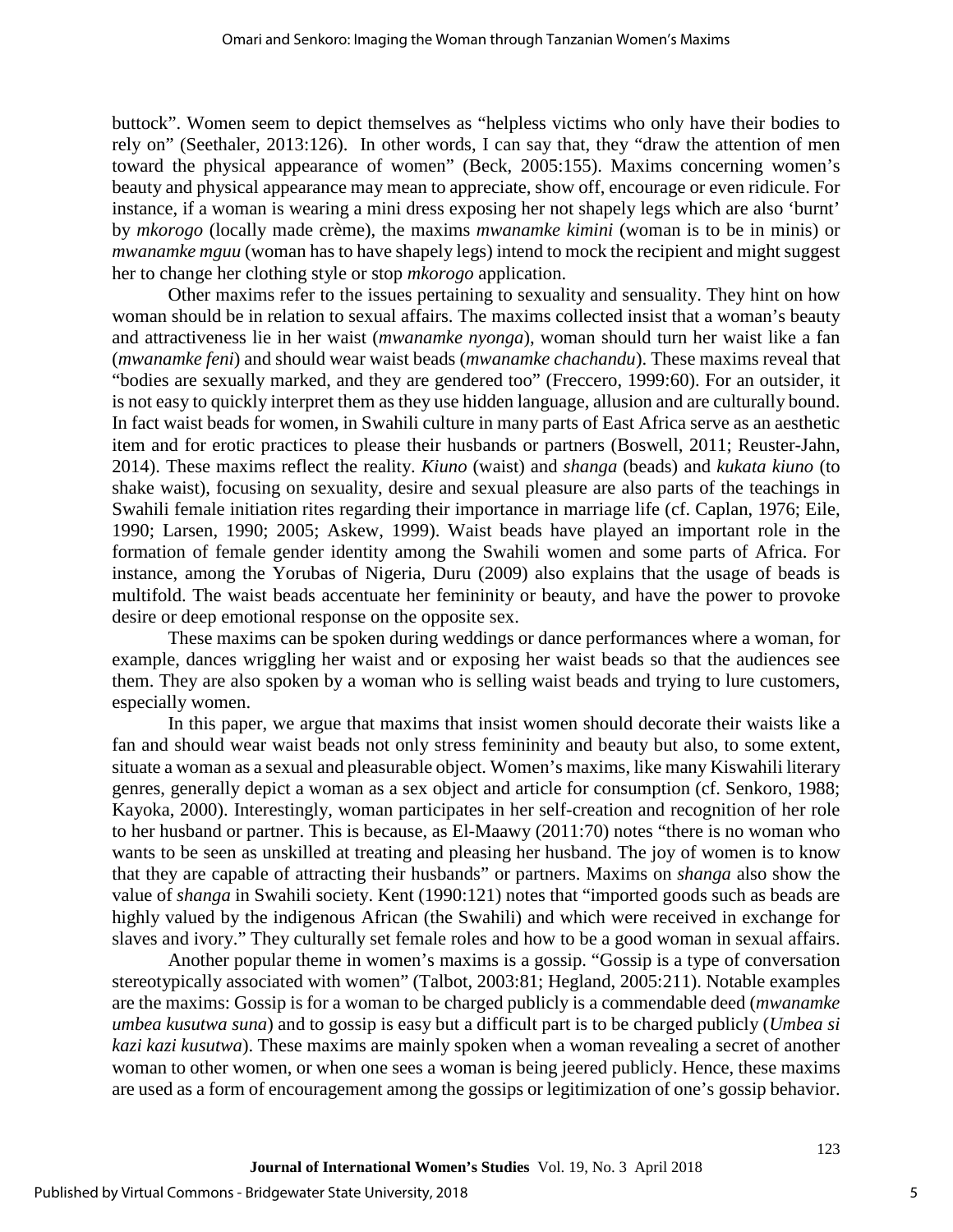Gossips also "serve the function of establishing and nurturing relationships" between women (Holmes & Marra, 2004:381) to build "solidarity and identity of women as members of a social group" (Jones, 1990:244 in Talbot, 2003:81) and to keep someone updated of the one's affair. Sunna according to the Islamic teachings refers to a commendable deed. Although Quranic teachings forbid gossip/idle chat (Quran, 49:12) surprisingly some Tanzanian women even associate themselves with gossip and think that their participation in it is a sunna. These maxims insist that gossip is really a woman's trait. These maxims can be used by any woman regardless of her religion.

Furthermore, in their maxims, the emphasis is also put on the issues related to marriage and procreation. These include a woman has to get married (*mwanamke kuolewa*) and have kids (*mwanamke kuzaa*). These maxims can be used in various contexts such as at a wedding ceremony or when partners are planning for their future life, when people see a woman is pregnant or getting married, and when one goes to visit someone who has a new born baby. They can be used as congratulatory remarks, one's expectations or when emphasizing on the issues of marriage and having children in life. These maxims agree with the African philosophy, whereby "For African peoples, marriage is the focus of existence. Marriage and procreation in African communities are a unity: without procreation marriage is incomplete" (Mbiti, 2011:133). In some African societies, marriage is not fully recognized or consummated until the wife has given birth. Unhappy is the woman who fails to get children for, whatever other qualities she might possess (Mbiti, 2011:110). In African traditional world-view, bearing children gives the woman the security and joy of a family, of being taken care of in her old age, of being respected by the husband and the wider society (Mbiti, 1988; Pandey, 2004). As a result, the image of the woman as a mother is most common in many Kiswahili literary works. And the greatest single cause of divorce and separation in African societies is sterility and barrenness especially on the part of the woman (Mlacha  $\&$ Madumulla, 1991; Mbiti, 2011).

Although in modern African societies, Tanzania is not an exception; some people don't give marriage and childbearing a high priority yet these maxims perpetuate the African philosophy of their importance. It is in these maxims that one may discern what Ide (2004:182) terms "the language function of women as markers of role identity". The maxims reveal how the institution of marriage and the position of man in society put woman in the position that would have her blamed if such marriage produces no children. These maxims dictate that childless woman or unmarried one can be scorned or humiliated. The outlook contained in the maxims tallies well with the observations of Kayoka (2000) who states that in Kiswahili literary works when a woman is barren she becomes an object of mockery, reproach and hate from the husband, in-laws and neighbors alike.

Another theme addressed in these maxims is business and politics. Maxims of this kind have surfaced recently, from 1990s. Such maxims in which women portray themselves as assertive and conscious human beings who are fighting for their economic freedom and prowess are still few. Those maxims talk about a woman has to work hard (*kufanya kazi*), do projects and business (*miradi na biashara*), have education (*elimu*), money (*pesa*) and be confident (*kujiamini*). A woman sees herself as a being who can engage in several activities. Nowadays, women are busying themselves in doing jobs which were considered masculine such as being a commuter bus mates/conductors, long distant bus or truck drivers, masons, food stuff vendors on the street and road sweepers. They are also becoming confident as they largely come out in vying for various political posts such as the presidential and parliamentary.

The instances of these maxims are varied. They can be spoken at political rally when a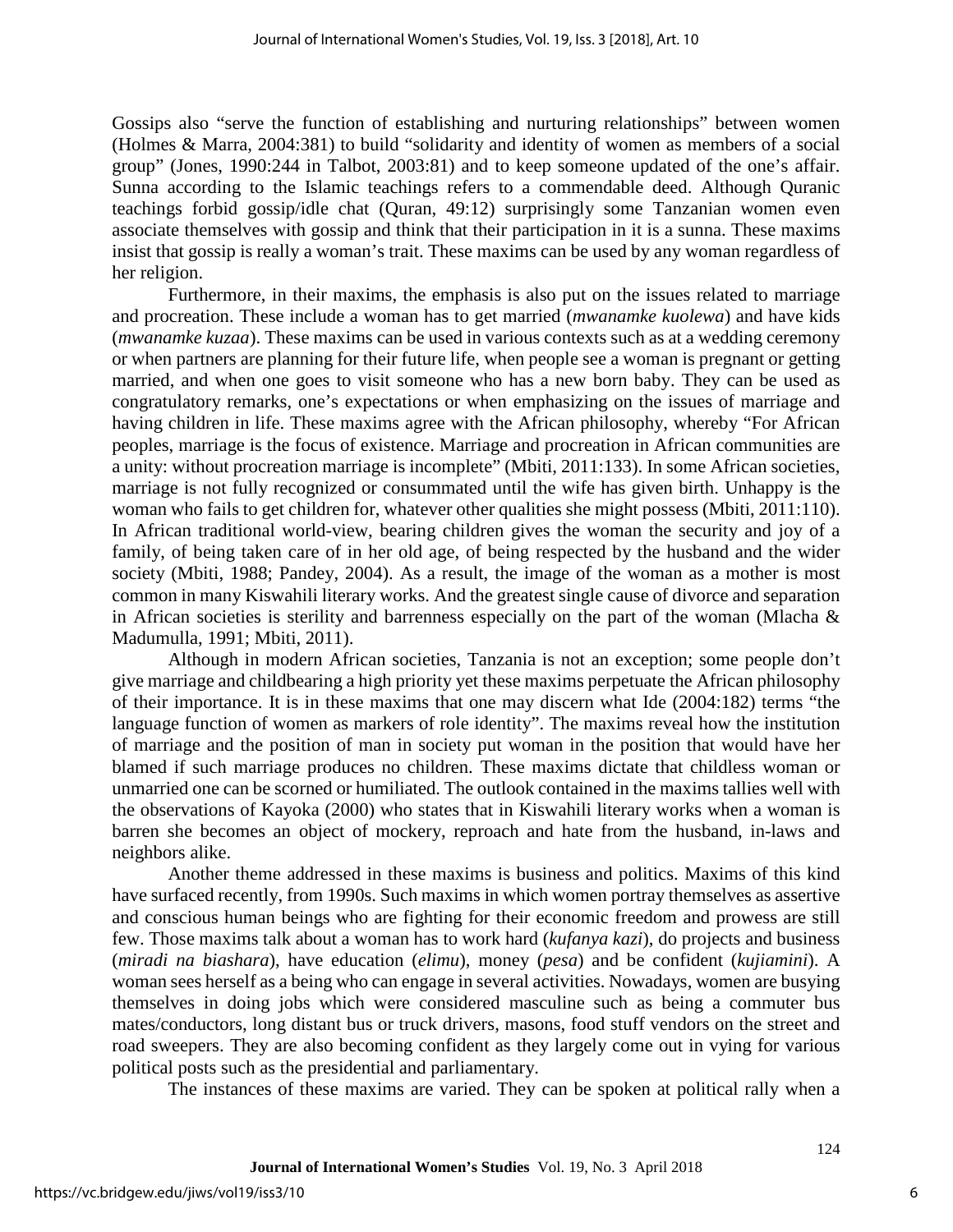female candidate is vying for a certain position, at women's associations meetings, at one's graduation ceremony, at the markets when women selling products, and other entrepreneurship activities that involve women. They are used to encourage and sensitize each other that woman should not rest idle or rely on man. With regards to education, Tanzania, like in many other African societies, is mainly patriarchal; hence men are understood to be more privileged than women. Thus, historically Tanzanian girls and women did not have the same educational opportunities as their male counterparts. Also, in the past, some families were not willing to send their female children to school. This is attributable to the fact that a woman's destiny is marriage where she will be taken care of by her husband in terms of shelter, food, clothing and so forth. Also it was considered that adolescent girls may get pregnant before they finish school, so sending them to school is a waste of money and time. As a result, their maxims today insist on women to go to school. They fight for equal opportunity in school/education. Since the 1990 World Declaration on Education for All, both education and gender equality have been recognized as fundamental requirements for development.

In addition, in the 1980s Tanzania encountered economic crisis which had been induced by a number of factors, including the rise in oil prices, increasingly unequal exchange relations, drought and the war with Uganda in 1978-1979 (Caplan, 2007:684). Paradoxically, it was this period of economic difficulty in the late 1970s and early 1980s which allowed some women new opportunities, as wages in the formal sector declined in real value and households had to engage in projects to obtain second incomes (Swantz & Tripp, 1996; Tripp, 1997, in Caplan, 2007:684). Also, in the early 1990s, Tanzania adopted political liberalization; this shift from one party to multiparty system facilitated greater freedom of the press and freedom of association. Consequently, throughout the 1990s the number of nongovernmental organizations were established and increased exponentially. Women's organizations were particularly important (Meena, 1997:7 in Tripp, 1997). These women's organizations focused on income-generating activities, advocacy, education, and the protection of women's rights. These organizations use the independent media that mushroomed from the 1990s to raise public awareness of such issues as women's rights, children's rights, environmental concerns, and human rights (Tripp, 1997: 207- 208). The organizations such as Tanzania Media Women's Association (TAMWA), the Tanzania Gender Networking Programme (TGNP) etc. began to play a leading role in mobilizing women's nongovernmental organizations for the 1995 United Nations women's conference in Beijing (Tripp, 1997:197-200).

Also today, in rural and urban East Africa socio-economic change, unemployment or low incomes prevent men from fulfilling their male roles as head of household and breadwinner. Women's roles and responsibilities have increased. Today women have increasingly become the support of their families and breadwinners. Thus, they realized that many men in Tanzanian cities, "although their historical patriarchy places them as the head of household, the lack of employment or adequate wages makes it impossible to support their families and thus fulfill their masculine roles" (Silberschmidt, 2001). Likewise, in this postcolonial time women are fighting hard for their social and economic well-being. It is no longer a time to wait to get married or a husband to bring food home.

It is due to these various factors such as political pluralism, social changes and movements (establishment of nongovernmental organizations, free independent media, and Beijing Women's conferences) which made Tanzanian women gain greater awareness on what today's women can achieve. In their maxims, women have begun to encourage themselves to participate in various political, educational and economic endeavors. As time goes by the womenfolk adjust to their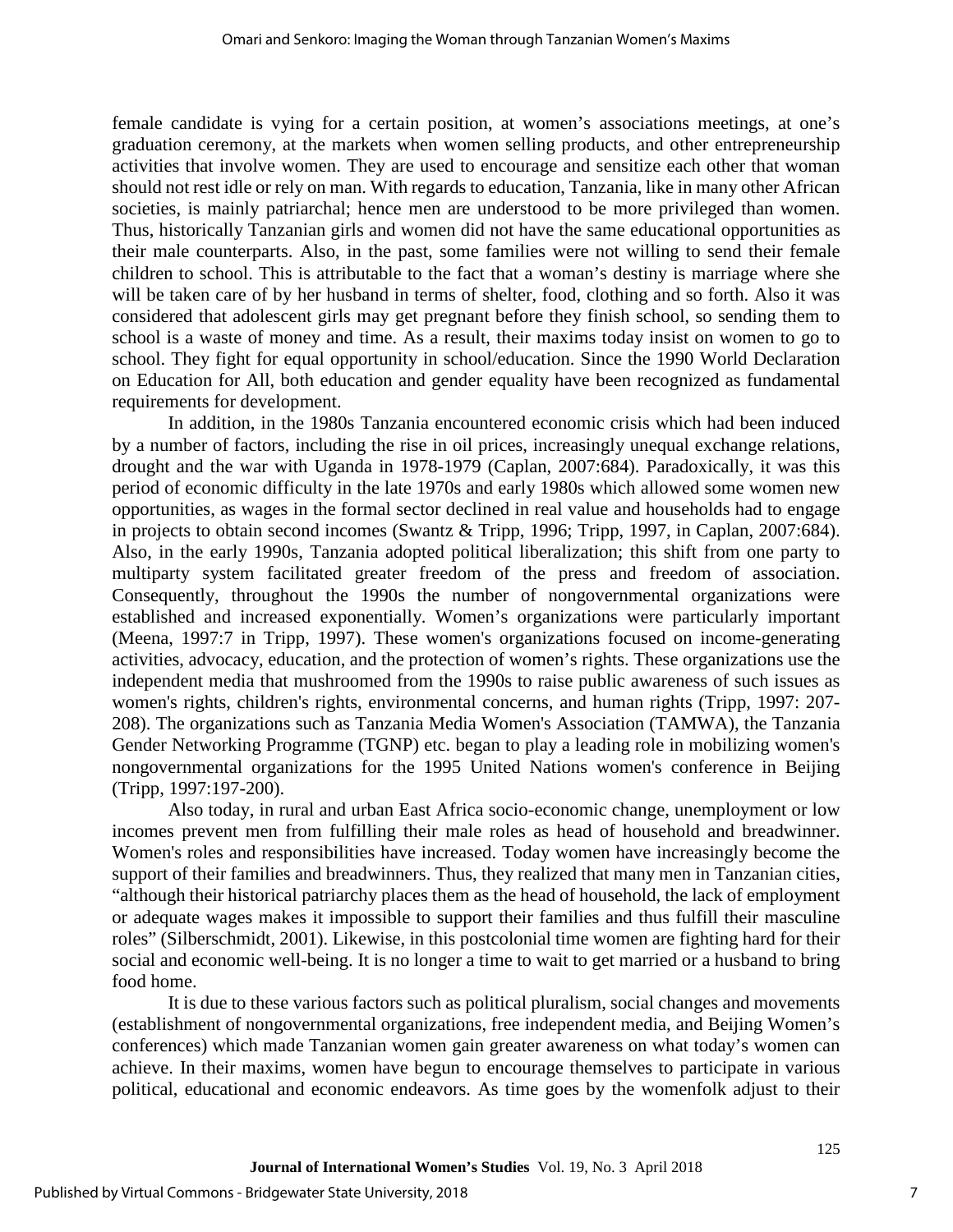social environment. "Gender roles like any other social construct are supposed to change with time as people acquire more skills and knowledge" (DeBiaggi, 2002:43, in Wafula, 2011:154). Given the fact that many maxims look self-marginalizing, inferiorizing, dehumanizing, objectifying these few new maxims (hopefully many more will emerge) can be read as women are proposing new images and roles with which to negotiate and advocate/emphasize their 'new' roles in society. By introducing these new maxims they create "new meanings through which the female *position* and identity can be viewed and possibly understood" in present era ('Pro'Sobopha, 2005:123, my emphasis) and the process of "gendering" individuals is clearly an ongoing, dynamic one (Holmes & Marra, 2004:392).

#### *Maxims Referring to Men*

In order to get a better understanding of the meanings of the women's maxims it is also important to examine maxims about men, which are also constructed and uttered by women. Because "The construction of identity is a process of differentiation, a description of one's own group and simultaneously a separation from the 'others'" (Wodak, 1996:126, in Hussein 2009).

One important area of this depiction regards to wealth and business. Their maxims reveal that a man has to have a car (*gari*), house (*nyumba*), farm (*shamba*), job (*kazi*) and money (*pesa*). Also man should be highly educated (*mwanaume shule*) and work hard (*mwanaume kushughulika*). These maxims may occur in the women's discussions of achievements of one's male partner or when discussing about characteristics of the ideal man or husband they prefer. Not all women are interested in those kinds of men but the use of these maxims indicates their preferences in men. As said above, historically and culturally men are the breadwinners and heads of the family. Even if nowadays both men and women may own cars, houses and have highly paid jobs, there is still insistence on men to be rich or economically capable to run their families. So some women establish their expectations on possible husbands or partners. The maxims also insist that a man's money needs to be siphoned out (*mwanaume kuchunwa*) by a woman, a man is not identified/loved by wearing trousers only (*mwanaume si suruali tu*) but it is only money that is loved in a man (*hapendwi mtu pochi tu*). These maxims show not only material and money mentality in the contemporary world but also poor living conditions by some women. Due to this some women are prone to HIV/AIDS and sexually transmitted diseases.

Man's physical appearance is also treated by these women's maxims. With regard to this theme women's maxims emphasize on men to have a pot-belly (*kitambi*, *kifriji*) 7 , be strong (*ngangari*), muscular (*misuli*) and a well-built body. Also they insist that man is not loved for his facial look (*mwanaume hasifiwi sura*) but has to be smart (*mwanaume utanashati*). Women may use these maxims in their discussion of one's husbands/partners or ideal man to marry. While a woman's beauty is directed to her face, on the contrary man's attractiveness is not on his face but his money, as we have seen above. With reference to these maxims on men, it is obvious that women portray themselves as lacking physical strength. They "reinforce the assumed physical fragility of women and the myth of male superiority". The background of these maxims is "the patriarchal society's discursive divide, insisting that women are incapable, fragile, or mindless in general" (Hussein, 2009:102). The maxims about the men's strength are uttered even when a mother is soothing her baby boy or encouraging him to uplift something, you can hear her saying, "Hush boy, a man supposes not to cry" or "as a boy you have to be strong". "It is through language that relationships with others are negotiated and social identities constructed" (Freeman and McElhinny 1996 cited in Pandey 2004), as it can be seen above, the women's maxims do elevate

 $\overline{a}$ 

<sup>7</sup> Man's pot-belly (*kitambi*, *kifriji*) may be associated with wealth or having money rather than inactivity or sickness.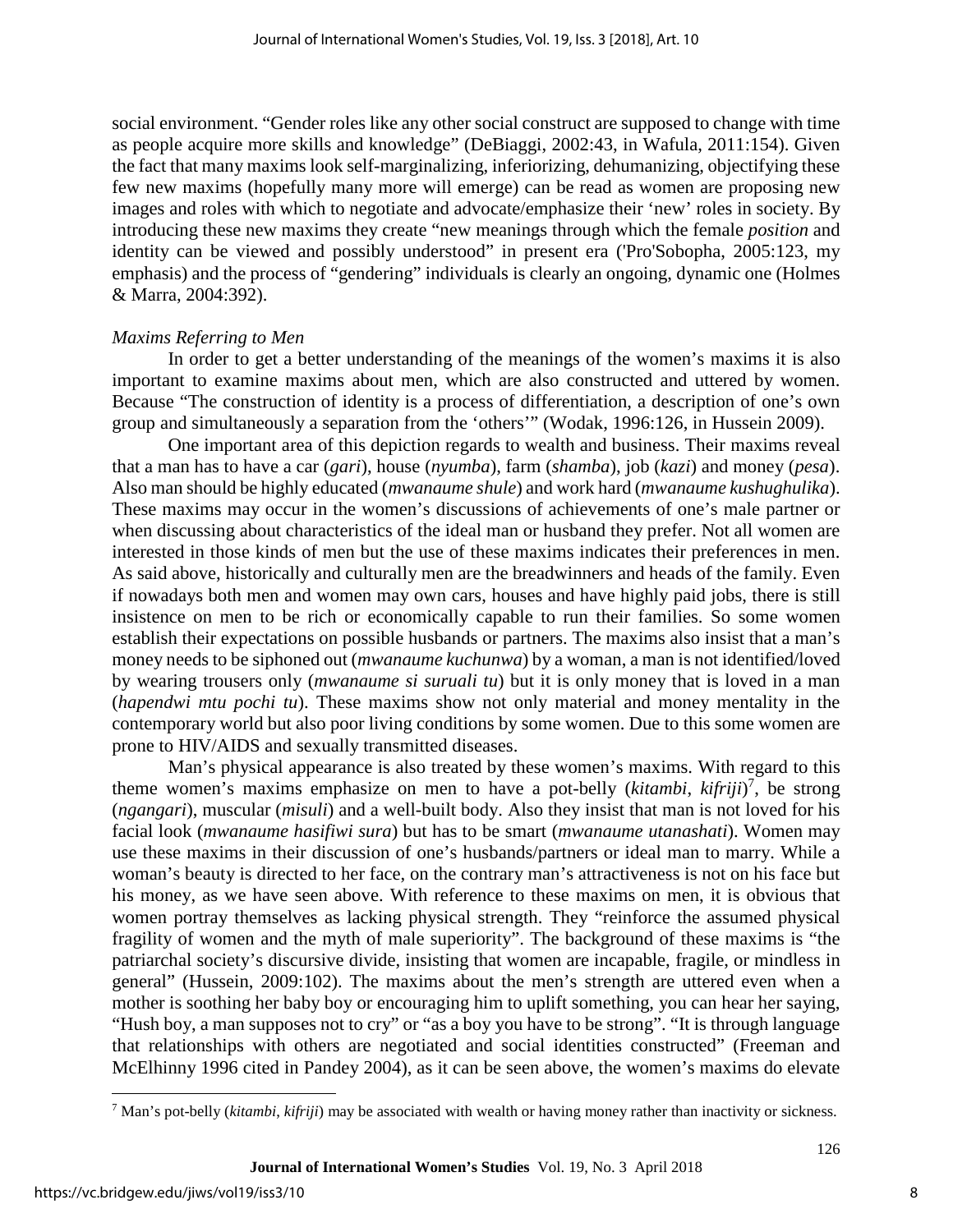men. There are none that humiliate or look down upon men. Most of the maxims referred to, show man has to be strong and muscular, own properties, work hard, pursue education to the highest levels and, as a consequence possess money, which will, ultimately, be siphoned out by woman.

#### **The Role of Women's Maxims in Society**

Women's maxims are an important space where women can express and represent themselves and their relationships, and contrast themselves with men. They are used to demonstrate, persuade, encourage, advocate and represent their presence to the public arena. They are also used to emphasize, enhance, affect or appreciate an activity, behavior, appearance, performance etc. Their maxims represent the statuses, roles, perceptions, and identity of women as well as how a man should be. Through them, one can see how, as Talbot (1998:7) states, "people are 'gendered' and are actively involved in the process of their own gendering". They not only reflect woman's place in culture and society but also help to create and reinforce that place and her development over time. As these maxims are coined and used by women, they sometimes articulate their subordinate's position in family or society<sup>8</sup>. They construct themselves as an object of sexual pleasure, as well as marginalize and empower themselves. Through these maxims women represent themselves in different roles and positions in society; as mothers, breadwinners, sex objects, and economic and political participants. Also, it is through these maxims that we understand the perception of the women regarding various issues such as beauty, romance, childbearing and so forth. In general, these maxims are very useful as some of them perpetuate African traditions and culture, African philosophy, foster economic and political change, create group identity, as an arena for self-expression and appreciation. As these maxims are orally transmitted and publicly performed, they might also have negative impact on the bringing up of children, especially girls. It is very likely that the female child will perpetuate what is practiced by her seniors.

Although these maxims are created by women however the positive image of women does not appear to a great extent. This is attributed to various reasons such as traditional cultural values and attitudes (Mbughuni, 1982:15), the historical and legendary origins of women civilizations (Lihamba et. al (2007:1) and the economic and political changes that have taken place in East Africa, which have made money more valuable than human dignity. Such depiction of woman is also caused by the patriarchal system in which the author is brought up, in an environment where a woman is considered inferior to a man (Momanyi, 2001; Senkoro, 1988). Indeed, women's maxims are a genre where gender role and identity are expressed, reflected and enhanced and perpetuate gender stereotypes in the society. They are the result of three cultures in Swahili East Africa, "indigenous, Islamic, and Western traditions" (Mazrui et. al, 1993:275).

#### **Conclusion**

 $\overline{a}$ 

This paper investigated women's maxims in order to discover their role in imaging women in Tanzania. It has been found that these maxims deal with various issues such as beauty and physical appearance, sexuality, tradition and culture, marriage and procreation, business, economy and politics. These maxims play a significant role for women and for Tanzanian society. They show women's interests and identity construction and emphasize their roles in various issues. They

<sup>8</sup> This brings to mind the work of Lakoff (1975) who, writing about women in the United States, states that women's subordinate status is reflected in the language they use and the language used about them.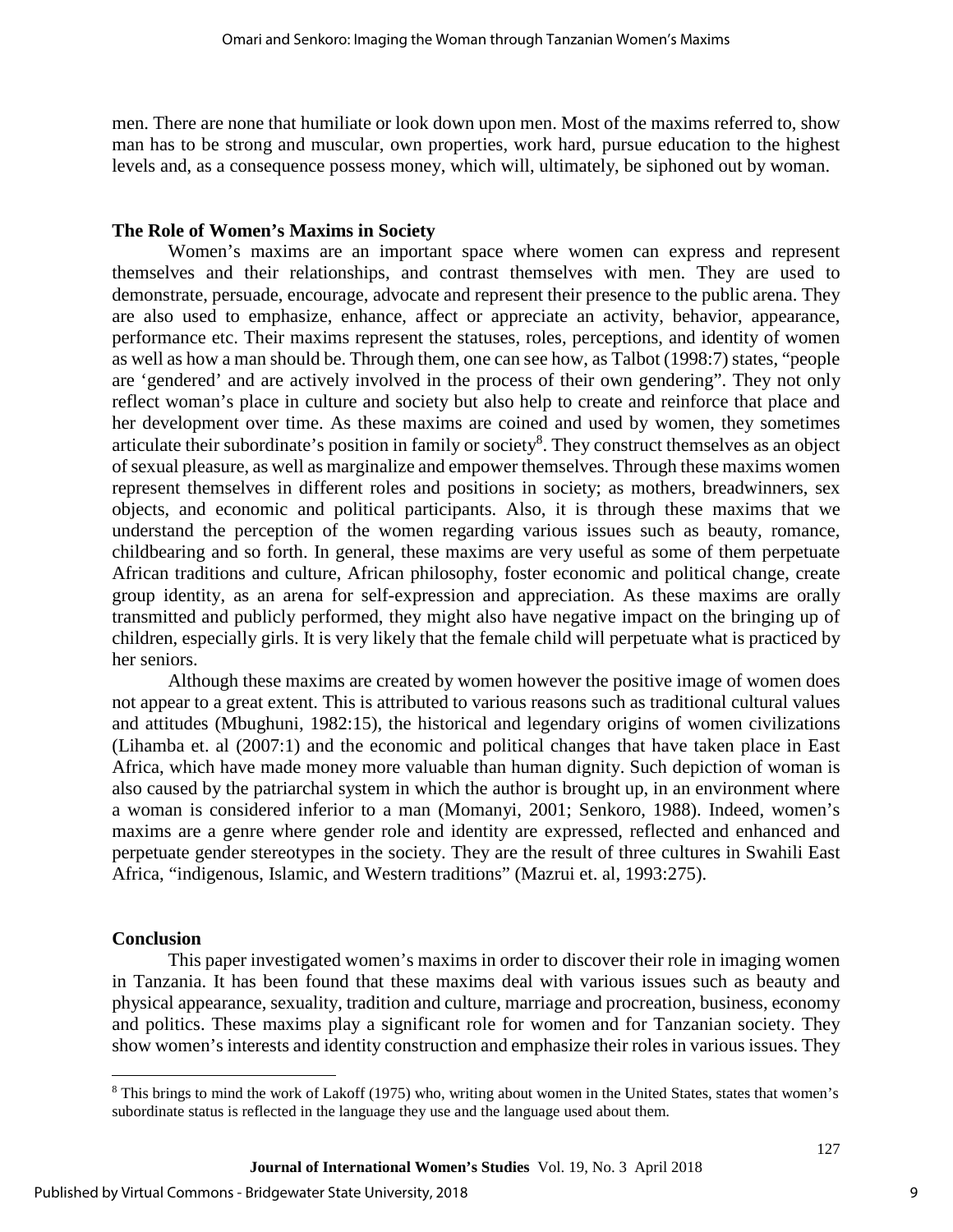also highlight women's traits, and both encourage and ridicule recipients, with respect to particular attributes. Thus, they can be used as congratulatory remarks, or one's expectations or perceptions pertaining to women and men. Indeed, women's maxims are a genre where gender role and identity are expressed, reflected and enhanced, and perpetuate gender stereotypes in the society. The construction of a woman's image blends with traditional and cultural norms, philosophical, political factors as well as economic situations and women rights movement. Their maxims have thus powerless and powerful facets; they render inferior and marginalize their roles, as well as empower and give them new outlooks in contemporary society. Incorporation of new themes in these maxims such as business, property ownership, education and politics shows the tendency of literature to reflect society and changes over time. Hence, these maxims reflect women's transformative places in society and help to create and reinforce those spaces and their development within them. The new maxims' contents (e.g. education, business, property ownership and politics) in contemporary Tanzania demonstrate how women are proposing new images and roles in society. However, such maxims in which women portray themselves fighting for their economic freedom and prowess do not appear to a great extent. These maxims show that Tanzanian women's perceptions towards themselves change over time due to internal and external factors such as political pluralism, international declarations and social movements (such as the presence and roles of non-governmental organizations, free independent media, and Beijing Women's conferences) which increased women's awareness of their potentials. This paper asserts that, generally, it is not an issue of gendered authorship alone, that determines the portrayal of women in a work of art; rather, such portrayals are partly determined by the social forces operating in a given society. These include African traditional worldviews, cultural contexts, political and social change taking place in the society and the like. The authors hope that the findings in this paper will contribute further research on Women's Studies in Swahili society.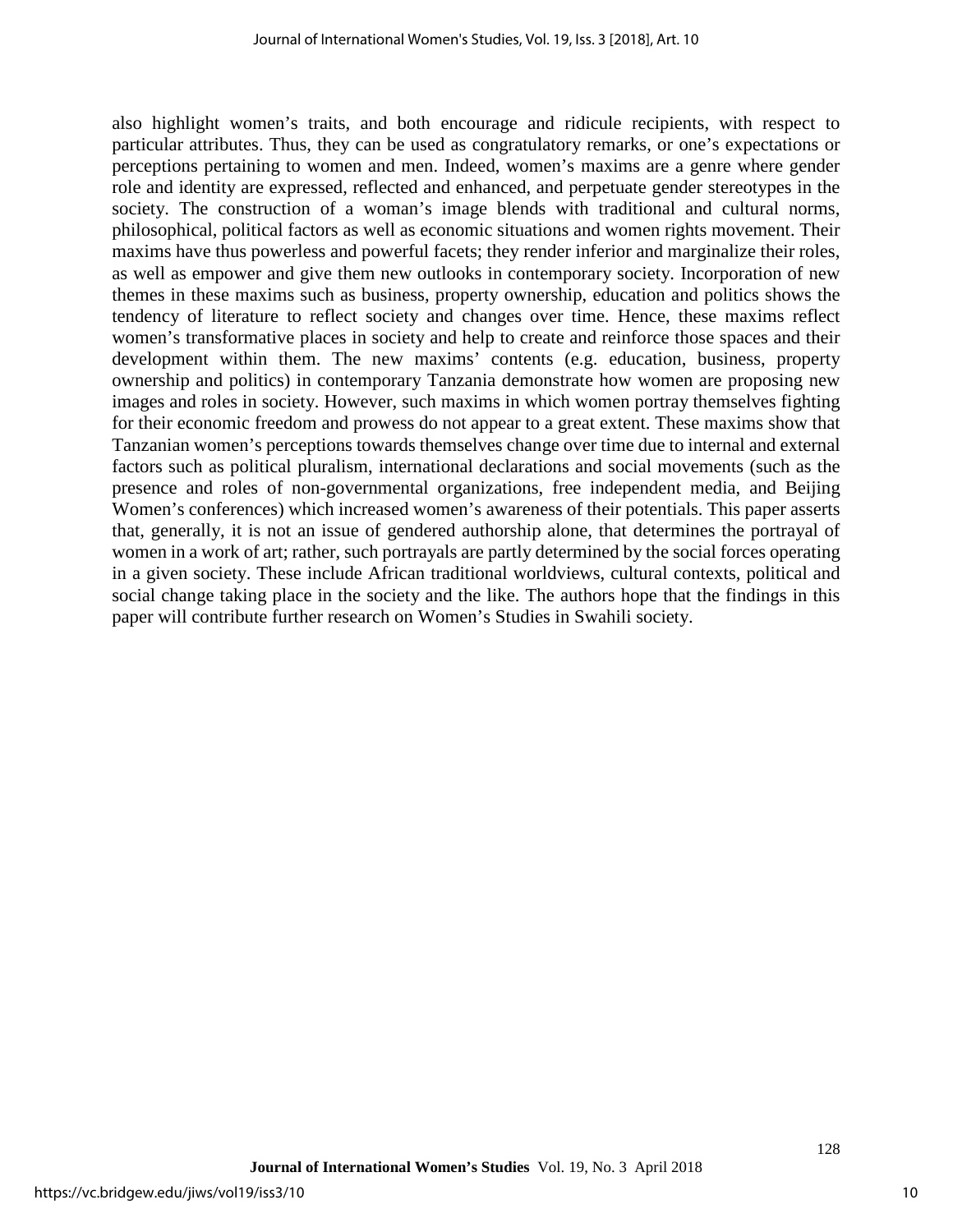#### **References**

- Askew, K. M. (1999). Female Circles and Male Lines: Gender Dynamics along the Swahili Coast, *Africa Today*, 46(3/4): 67-102.
- Basow, S. A. (1992). Gender Stereotypes and Roles. 3<sup>rd</sup> Edition. California: Brooks/Cole Publishing Company.
- Beck, R. M. (2005). Texts on Textiles: Proverbiality as Characteristic of Equivocal Communication at the East African Coast (Swahili), *Journal of African Cultural Studies*, 17(2): 131-160.
- Boswell, R. (2011). *Re-presenting Heritage in Zanzibar and Madagascar*. Addis Ababa The Organization for Social Science Research in Eastern and Southern Africa (OSSREA).
- Bourdieu, P. (1998). *La domination masculine.* Paris: Editions Seuils.
- Cameron, D. (2003). Gender and language ideologies. In Janet Holmes & Miriam Meyerhoff (eds.), *Handbook of language and gender*, 447-67. Oxford: Blackwell.
- Caplan, B. (1976). Boys' circumcision and girls' puberty ritual among the Swahili of Mafia Island, *Africa,* 46(1):21-33.
- Caplan, P. (2007). 'Between Socialism & Neo-Liberalism: Mafia Island, Tanzania, 1965-2004' *Review of African Political Economy*, 34(114):679-694.
- Coates, J. (1996). *Women talk*. Oxford: Blackwell.
- DeBiaggi, S. (2002). *Changing Gender Roles: Brazilian Immigrant Families in the U.S.* LFB Scholarly Publishing LLC: New York.
- de Casanova, E. M. (2004). "No Ugly Women": Concepts of Race and Beauty among Adolescent Women in Ecuador, *Gender and Society*, 18(3): 287-308.
- Duru, A. N. (2009). 'Waist bead among the Yoruba' in https://yeyeolade.wordpress.com/2009/04/28/yoruba-girlswomen .
- Eastman, C. M. (1984). An Ethnography of Swahili Expressive Culture: Proverb Use, *Research in African Literatures*, 15(3):313-340.
- Eile, L. (1990). *Jando. The rite of circumcision and initiation in East African Islam*. Lund.
- Eli-Maawy, A. A. A. (2011). *Jawabu la Mwana Kupona*. Dar es Salaam: TUKI.
- Fair, L. (1996). Identity, Difference, and Dance: Female Initiation in Zanzibar, 1890 to 1930, *Frontiers: A Journal of Women Studies*, 17(3):146-172.
- Finnegan, R. (2012). *Oral Literature in Africa*. Cambridge: Open Book Publishers CIC Ltd.,
- Fiske, J, (1992). Cultural Studies and the Culture of Everyday Life, *Cultural Studies*, Lawrence Grossberg, Cary Nelson, and Paula Treichler (eds.), New York: Routledge, 154-73.
- Freccero, C. (1999). *Popular Culture: An Introduction*. New York: New York University Press.
- Freeman, R & McElhinny, B. (2004). Language and Gender, *Sodolinguistics and Language Teaching*. Sandra Lee McKay and Nancy H. Hornberger (eds.), Cambridge: Cambridge UP, 210-34.
- Gower, R, Salm, S & Falola, T. (1996). Swahili Women Since the Nineteenth Century: Theoretical and Empirical Considerations on Gender and Identity Construction, *Africa Today*, 43(3):251-268.
- Holmes, J. (2000). Women at work: Analysing women's talk in New Zealand workplaces. *Australian Review of Applied Linguistics*, 22:1-17.
- Holmes, J. and Marra, M. (2004). Relational Practice in the Workplace: Women's Talk or Gendered Discourse? *Language in Society*, 33(3):377-398.
- Hussein, J. W. (2009). A Discursive Representation of Women in Sample Proverbs from Ethiopia, Sudan, and Kenya, *Research in African Literatures*, Bloomington: Fall 40(3):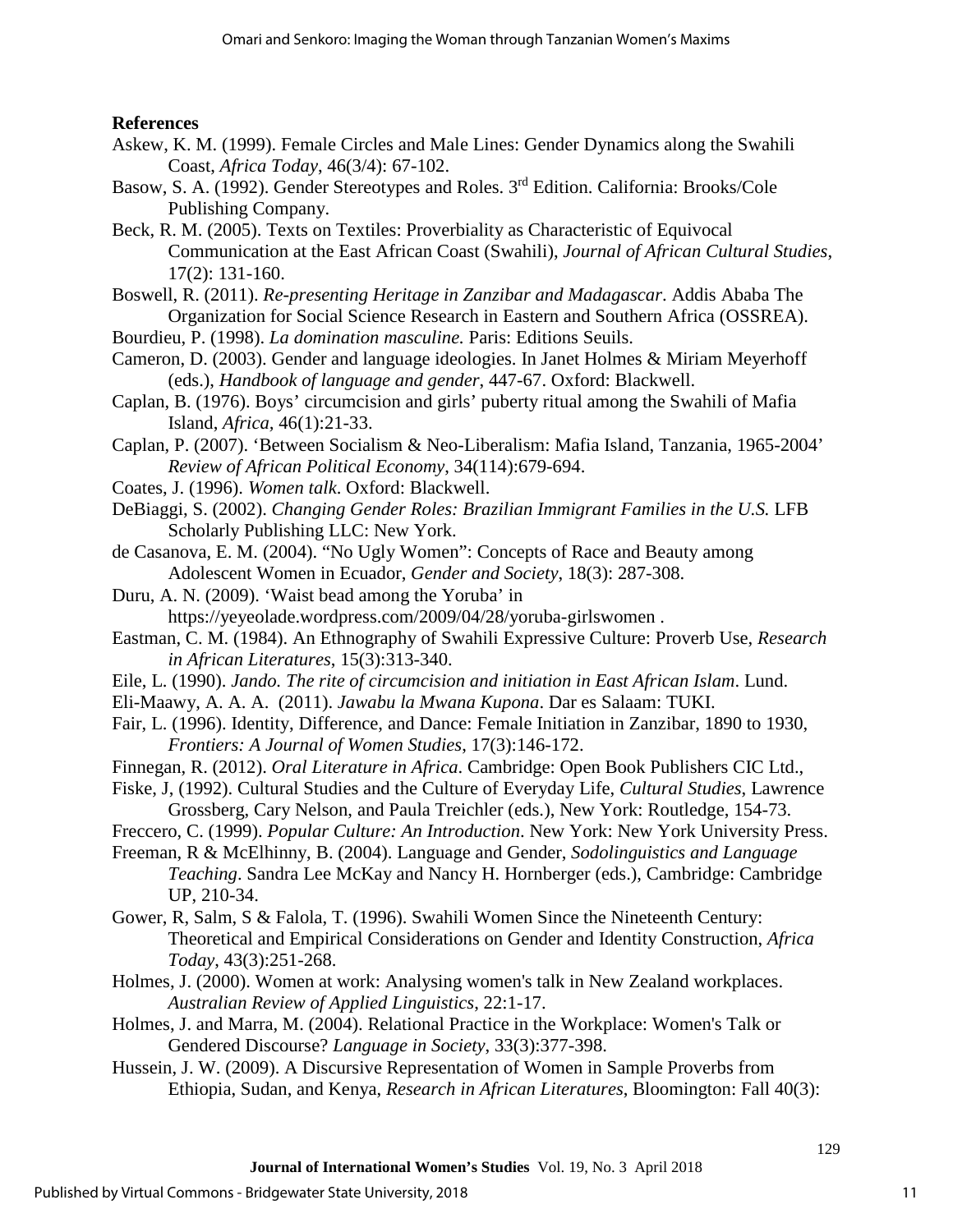96-108.

- Ide, S. (2004). Exploring Women's language in Japanese, in Lakoff, R. T. *Language and Woman's Place*. New York: Harper and Row.
- Jones, D. (1990). Gossip: notes on women's oral culture. In Cameron 1990. (Reprinted from *Women's Studies International Quarterly* 3 (1980):193-198).
- Kayoka, C.M. (2000). The Women in Kiswahili Literature: A Feminist Approach. Unpublished paper, University of Dar es Salaam.
- Kent, S. (1990). *New Directions in Archaeology Domestic Architecture and the use of Space: An Interdisciplinary cross-cultural study*. New York: Cambridge University Press.
- Lakoff, R. (1975). *Language and woman's place*. New York: Harper & Row.
- Larsen, K. (1990). *Unyago-from girl to woman. The construction of female gender identity in the light of initiation rituals, religiosity and modernisation in Zanzibar*. Oslo.
- Larsen, K. (2005). Gender Socialisation in Sub Saharan Africa: Swahili Societies, in Suad Joseph and Afsāna Naǧmābādī (eds.) *Encyclopedia of Women and Islamic Cultures: Family, Law and Politics*, Leiden: Brill, 2: 204-206.
- Lyatuu, J. (2011). Usawiri wa Wanawake katika Fasihi ya Kiswahili: Ulinganifu wa Waandishi wa Kike na wa Kiume Uchunguzi katika Riwaya teule. Unpublished M.A Kiswahili dissertation, University of Dar es Salaam.
- Matteru, M. L. B. (1982). The Image of the Woman in Tanzanian Oral Literature: The Survey, *Kiswahili,* University of Dar es Salaam: Institute of Kiswahili Research, 49 (2):1-31.
- Mazrui, A. M. & Mazrui, A. A. (1993). Dominant Languages in a Plural Society: English and Kiswahili in Post-Colonial East Africa, *International Political Science Review*, Vol. 14, 3:275-292.
- Mbiti, J. (1988). The Role of Women in African Traditional Religion" in *Cahiers des Religions Africaines* 22: 69-72.
- Mbiti, J. (2011). *African Religions and Philosophy*. Nairobi: East African Educational Publishers Ltd.
- Mbughuni, P. (1982). The Image of Women in Kiswahili Prose Fiction, *Kiswahili,* University of Dar es Salaam: Institute of Kiswahili Research, 49(1)15-24.
- Meena, R. 1997. Changes in Gender and Civil Society, Unpublished paper.
- Memel-Fotê, H. (1967). La vision du beau dans la culture négro-africaine. Colloque sur la fonction et la signification de l'art nègre dans la vie du people et pour le peuple. *Présence Africaine*, 1:47-68.
- Mkomwa, A. (2014). Usawiri wa Mwanamke katika Misemo Iliyoandikwa katika Vipepeo, Unpublished MA Kiswahili dissertation, University of Dar es Salaam.
- Mlacha, S.A.K & Madumulla, J. S. (1991). *Riwaya ya Kiswahili*. Dar es Salaam: Dar es Salam University Press.
- Momanyi, C. (2001). Nafasi ya Mwanamke katika Ushairi wa Shaban Robert" in Y.M. Kihore (ed.) *Kiswahili,* University of Dar es Salaam: Institute of Kiswahili Research, 64(53-63).
- Mulokozi, M.M. (1996). *Fasihi ya Kiswahili*. Dar es Salaam: Open University of Tanzania.
- Omari, S. (2008). Fasihi Simulizi na Jinsia: Mifano kutoka Nyimbo za Watoto Tanzania, *Kiswahili,* Dar es Salaam: TUKI, 71: 98-115.
- Pandey, A. (2004). Language and Representation: Linguistic Aesthetics of Female West African Writers, *Research in African Literatures*, 35(3):112-132.
- Parker, C. A. (Duck). (1974). Aspects of a Theory of Proverbs: Contexts and Messages of Proverbs in Swahili. Ph.D. dissertation, University of Washington.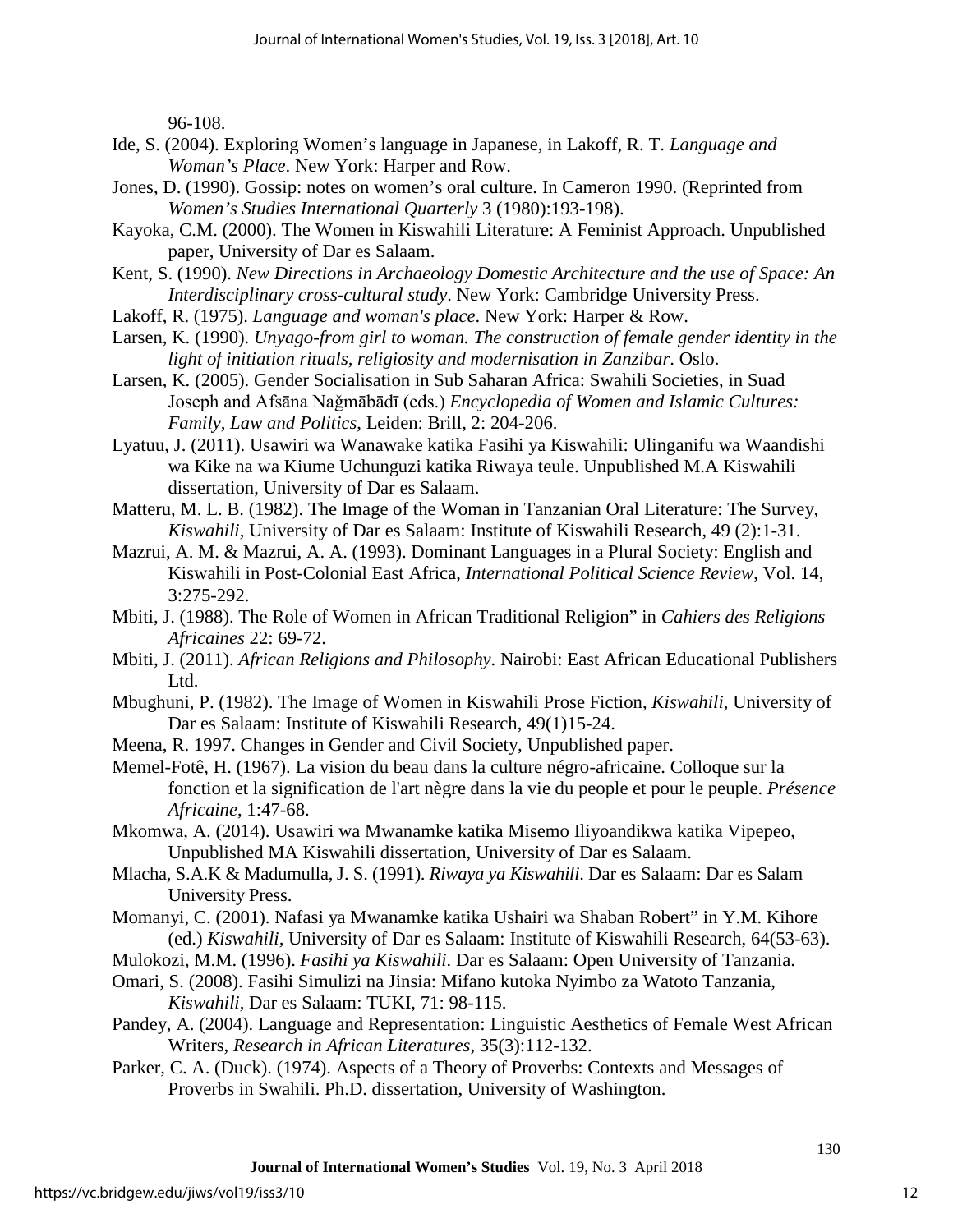- 'Pro'Sobopha, M. (2005). The Body: Gender and the Politics of Representation, *Agenda: Empowering Women for Gender Equity*, No. 63, African Feminisms Volume 2,2: Sexuality and Body Image, pp. 117-130.
- Reuster-Jahn, U. (2014). Sex and Relationship Education of the Streets: Advice on Love, Sex, and Relationships in Popular Swahili Newspaper Columns and Pamphlets in Tanzania, Stephanie Newell and [Onookome Okome \(eds\)](http://www.barnesandnoble.com/c/onookome-okome) *Popular Culture in Africa: The Episteme of the Everyday*. Taylor & Francis, 69-92.
- Rugina, S. (2013). Women resort to cheap 'mixtures' as skin lighteners, *The East African* and *Rwanda Today* http://www.theeastafrican.co.ke/Rwanda/Lifestyle/Women-resortto-cheap-mixtures-as-skin-lighteners-/-/1433242/1919876/-/item/1/-/dcbmejz/- /index.html
- Schipper, M. (2006). *Never Marry a Woman with Big Feet: Women in Proverbs from Around the World.* Amsterdam: Amsterdam University Press.
- Seethaler, I. 2013. ""Big Bad Chinese Mama": How Internet Humor Subverts Stereotypes about Asian American Women", *Studies in American Humor*, 3(27):117-138.
- Senkoro, F. E. M. K (1988). Shida, *Mulika,* University of Dar es salaam: Institute of Kiswahili Research, 20:30-41.
- Silberschmidt, M. (2001). Disempowerment of Men in Rural and Urban East Africa: Implications for Male Identity and Sexual Behaviour*, World Development.* 29(4): 657- 671.
- Swantz, Marja-Liisa & Tripp, A. M. (eds.). (1996). What Went Right in Tanzania: People's Response to Directed.
- Talbot, M. M. (1998). *Language and Gender: An Introduction*. Cambridge: Polity Press.
- Tripp, A. M. (1997). Political Reform in Tanzania: The Struggle for Associational Autonomy, *Comparative Politics*, 32(2):191-214.
- van Damme, W. (2002). African Verbal Arts and the Study of African Visual Aesthetics, *Research in African Literatures*, 31(4):8-20.
- Wafula, M. N. (2011). Tradition' Versus 'Modernity': Generational Conflict in *Vuta N'kuvute*, *Kufa Kuzikana*, *Msimu Wa Vipepeo* and *Tumaini*, *Swahili Forum,* 18: 135-162
- Weatherall, A. (2002). *Gender*, *Language and Discourse* Ann *Weatherall*. New York: Routledge.
- Wodak, R. (1996). The Genesis of Racist Discourse in Austria since 1989, *Texts and Practices: Reading in Critical Discourse Analysis*. Carmen Rosa Caldas-Coulthard and Malcolm Coulthard (eds.). London: Rutledge, 107-28.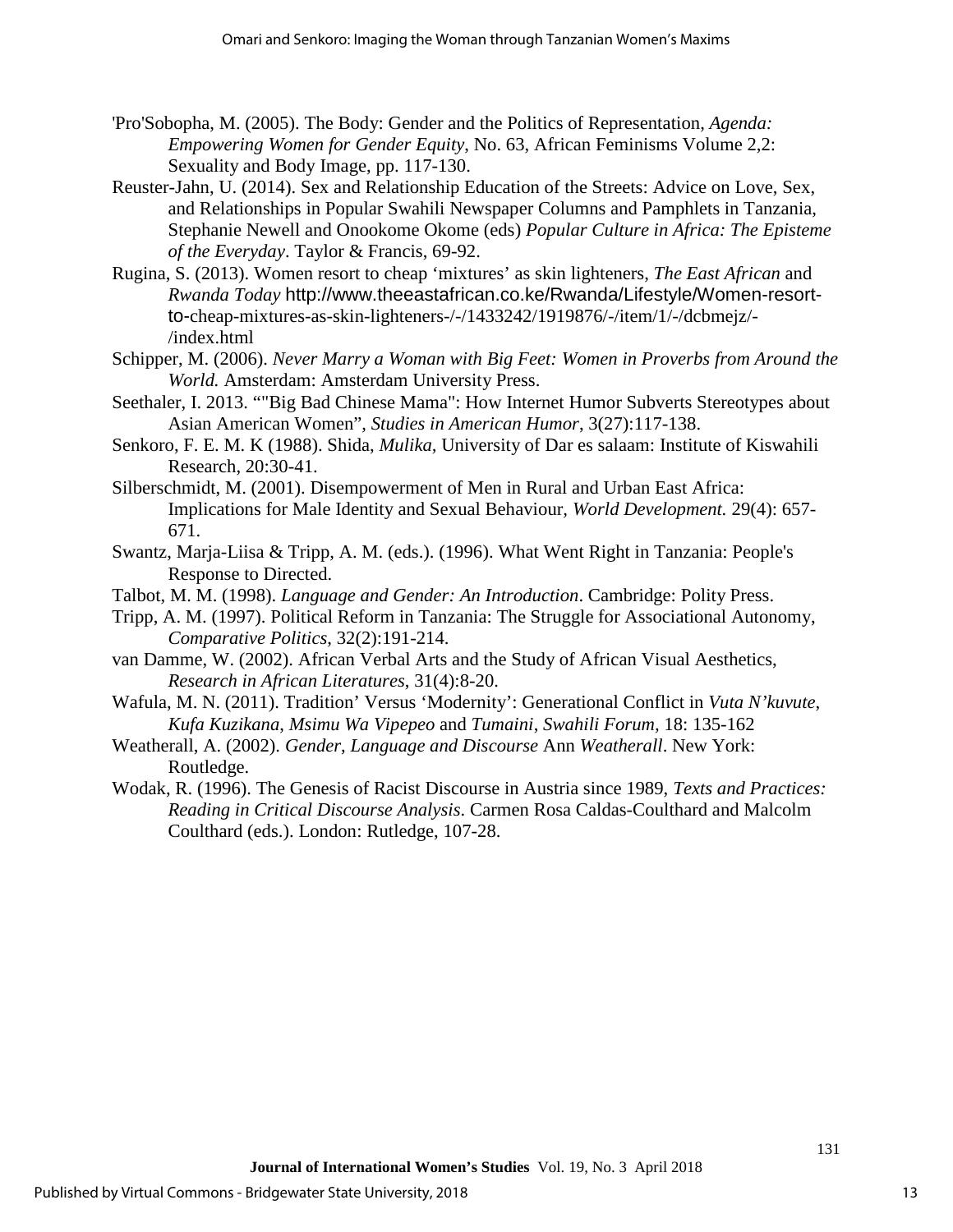## **Appendix: Swahili Women's Maxims**

### **1. Attributes for Women**

- **a) Cosmetic Attributes**
- *Mwanamke deki* (A woman has to apply skin lightening crème on her face; literally woman has to mop her face).
- *Mwanamke mkorogo* (A woman has to apply a locally made skin lightening crème).
- *Mwanamke hina* (A woman has to paint henna).
- *Mwanamke kuwa soft* (A woman should have soft face/body).
- *Mwanamke manukato/udi* (A woman has to apply fragrant perfumes).
- *Mwanamke poda* (A woman supposes to apply facial powder).
- *Mwanamke saluni* (A woman has to go to beauty and hair salon).
- *Mwanamke vipodozi* (A woman has to apply cosmetics).
- *Mwanamke wanja* (A woman has to apply eyeliner).
- *Mwanamke mvuto* (A woman has to be attractive).

## **b). Outfit Attributes**

- *Mwanamke pamba/kuvaa/mapigo/mavazi* (A woman has to wear beautiful and fashionable outfit).
- *Mwanamke dhahabu* (woman is gold).
- *Mwanamke kimini* (A woman should wear a mini skirt).
- *Mwanamke kitopu* (A woman has to wear a top).
- *Mwanamke kitenge kanga umbea* (A woman has to wear *kitenge, kanga* incites gossip<sup>9</sup>).

## **c). Physical Attributes**

- *Mwanamke choo* (A woman has to have big bottoms; literally woman is a toilet).
- *Mwanamke taarab*<sup>10</sup> (A woman has to have big, attractive bottoms).
- *Mwanamke tako/wowowo* (A woman has to have big bottoms).
- *Mwanamke dimples* (A woman looks attractive when she has dimples).
- *Mwanamke jicho* (the beauty of the woman is in the eyes).
- *Mwanamke mwanya* (A woman looks pretty when she has a diastema).
- *Mwanamke sauti* (A woman has to have good voice).
- *Mwanamke shepu* (A woman is supposed to have an attractive body shape).
- *Mwanamke usafiri* (A woman has to have shapely legs; literally a woman has to have transport).
- *Mwanamke nywele* (A woman is hair).

## **d). Sexual and Sensual Attributes**

- *Mwanamke nyonga* (The beauty of woman is in her pelvis).
- *Mwanamke kiuno* (A woman's attractiveness lies in her waist).
- *Mwanamke feni* (A woman should turn her waist like a fan).
- *Mwanamke kachumbari* or *Mwanamke chachandu* (A woman should wear waist beads).

 $\overline{a}$ <sup>9</sup> This is because *kanga* normally has words written on it while *kitenge* has not.

<sup>&</sup>lt;sup>10</sup> Although *taarab* would normally refer to the type of music, the terminology acquired another meaning due to the way women would shake their bottoms while dancing to *taarab* music, so much that the word became synonymous with a woman's buttocks.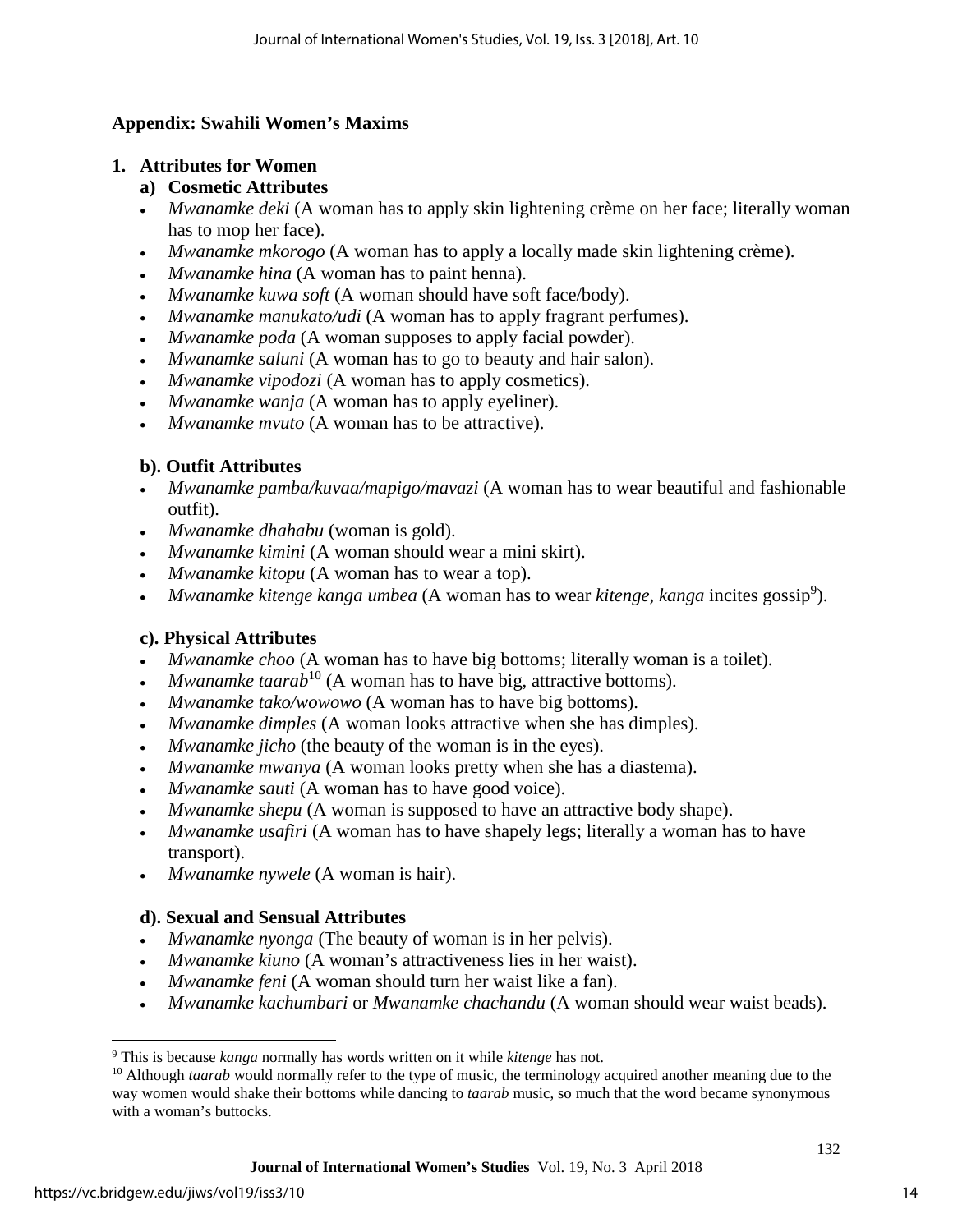## **e). House Chores Attributes**

- *Mwanamke mapishi* (A woman has to know how to cook).
- *Mwanamke usafi* (Cleanliness is synonymous to a woman).
- *Mwanamke mazingira* (A woman has to take care of her environment).

## **f). Gossip Attributes**

- *Mwanamke umbea kusutwa suna* (Gossip is for a woman to be charged publicly is a commendable deed)
- *Umbea si kazi kazi kusutwa* (to gossip is easy but a difficult part is to be charged publicly).

## **g). Marriage and Procreation Attributes**

- *Mwanamke kuolewa* (Being a woman means being married).
- *Mwanamke ndoa* (Femininity is marriage).
- *Mwanamke mume* (A woman has to have a husband).
- *Mwanamke kuzaa* (A woman has to give birth to children).
- *Mwanamke watoto* (To be a woman means to have children).

## **h). Business Attributes**

- *Mwanamke kujishughulisha* (A woman should not be idle).
- *Mwanamke kuchakarika* (Femininity means working hard).
- *Mwanamke kazi* (A woman has to work).
- *Mwanamke biashara* (A woman has to do business).
- *Mwanamke miradi* (A woman has to do projects).
- *Mwanamke shule* (A woman needs to have education).
- *Mwanamke pesa* (A woman needs to have money).
- *Mwanamke kujiamini* (A woman needs to be confident).

## **2. Attributes for Men**

## **a). Economic Attributes**

- *Mwanaume gari* (A man has to have a car).
- *Hapendwi mtu pochi tu* (It is only money that is loved in a man).
- *Mwanaume kazi* (A man has to have a job).
- *Mwanaume kuchunwa* (A man's money needs to be siphoned out; lit. "Man has to be skinned").
- *Mwanaume nyumba* (A man has to have a house).
- *Mwanaume pesa/kipato/pochi* (A man should have money).
- *Mwanaume shamba* (A man has to have a farm).
- *Mwanaume shule* (A man should be highly educated).
- *Mwanaume kutafuta* (Being a man means working hard).

## **b). Physical Attributes**

- *Mwanaume kitambi/kifriji* (A man has to have a pot-belly).
- *Mwanaume bodi/kifua* (A man should have a well-built body/chest).
- *Mwanaume hasifiwi sura* (A man is not loved for his facial look).
- *Mwanaume kugangamala* (A man has to be strong).